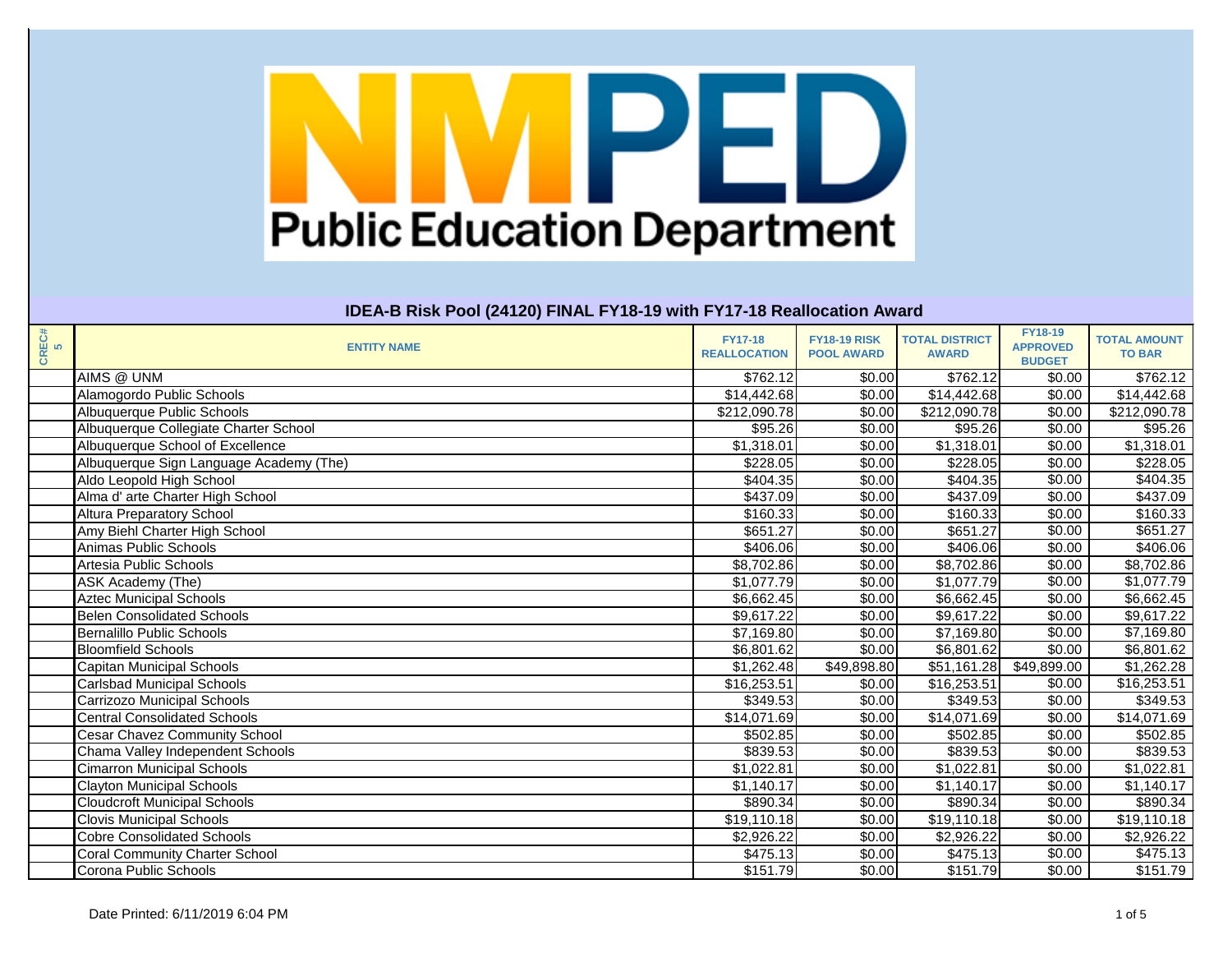| CREC#<br>5 | <b>ENTITY NAME</b>                                           | <b>FY17-18</b><br><b>REALLOCATION</b> | <b>FY18-19 RISK</b><br><b>POOL AWARD</b> | <b>TOTAL DISTRICT</b><br><b>AWARD</b> | <b>FY18-19</b><br><b>APPROVED</b><br><b>BUDGET</b> | <b>TOTAL AMOUNT</b><br><b>TO BAR</b> |
|------------|--------------------------------------------------------------|---------------------------------------|------------------------------------------|---------------------------------------|----------------------------------------------------|--------------------------------------|
|            | <b>Cuba Independent Schools</b>                              | \$1,747.79                            | \$0.00                                   | \$1,747.79                            | \$0.00                                             | \$1,747.79                           |
|            | Dzit Dit Lool School of Empowerment, Action and Perseverance | $\overline{$88.21}$                   | \$0.00                                   | \$88.21                               | \$0.00                                             | \$88.21                              |
|            | <b>Deming Public Schools</b>                                 | \$13,034.73                           | \$0.00                                   | \$13,034.73                           | \$0.00                                             | \$13,034.73                          |
|            | Des Moines Municipal Schools                                 | \$196.45                              | \$0.00                                   | \$196.45                              | \$0.00                                             | \$196.45                             |
|            | <b>Dexter Consolidated Schools</b>                           | $\overline{$2,194.93}$                | \$0.00                                   | $\overline{$2,194.93}$                | \$0.00                                             | $\overline{2,194.93}$                |
|            | <b>Dora Consolidated Schools</b>                             | \$513.30                              | \$0.00                                   | \$513.30                              | \$0.00                                             | \$513.30                             |
|            | Dream Diné Charter School                                    | \$64.31                               | \$0.00                                   | \$64.31                               | \$0.00                                             | \$64.31                              |
|            | <b>Dulce Independent Schools</b>                             | \$1,701.77                            | \$0.00                                   | $\overline{$1,701.77}$                | \$0.00                                             | $\overline{$1,701.77}$               |
|            | <b>Elida Municipal Schools</b>                               | \$287.08                              | \$0.00                                   | \$287.08                              | \$0.00                                             | \$287.08                             |
|            | Española Public Schools                                      | \$9,587.78                            | \$0.00                                   | \$9,587.78                            | \$0.00                                             | \$9,587.78                           |
|            | <b>Estancia Municipal Schools</b>                            | \$1,468.84                            | \$0.00                                   | \$1,468.84                            | \$0.00                                             | \$1,468.84                           |
|            | <b>Estancia Valley Classical Academy</b>                     | \$1,076.78                            | \$0.00                                   | \$1,076.78                            | \$0.00                                             | \$1,076.78                           |
|            | <b>Eunice Public Schools</b>                                 | \$1,844.32                            | \$0.00                                   | \$1,844.32                            | \$0.00                                             | \$1,844.32                           |
|            | <b>Explore Academy</b>                                       | \$584.43                              | \$0.00                                   | \$584.43                              | \$0.00                                             | \$584.43                             |
|            | <b>Farmington Municipal Schools</b>                          | $\overline{$}26,073.84$               | \$0.00                                   | $\overline{$}26,073.84$               | \$0.00                                             | $\overline{$}26,073.84$              |
|            | <b>Floyd Municipal Schools</b>                               | \$461.03                              | \$0.00                                   | \$461.03                              | \$0.00                                             | \$461.03                             |
|            | <b>Fort Sumner Municipal Schools</b>                         | \$695.34                              | \$0.00                                   | \$695.34                              | \$0.00                                             | \$695.34                             |
|            | Gadsden Independent Schools                                  | $\overline{$35,501.05}$               | \$0.00                                   | \$35,501.05                           | \$0.00                                             | $\overline{$35,501.05}$              |
|            | <b>Gallup-McKinley County Schools</b>                        | \$31,005.03                           | \$0.00                                   | \$31,005.03                           | \$0.00                                             | \$31,005.03                          |
|            | Gilbert L. Sena Charter High School                          | \$418.96                              | \$0.00                                   | \$418.96                              | \$0.00                                             | \$418.96                             |
|            | <b>Grady Municipal Schools</b>                               | $\overline{$}282.53$                  | \$0.00                                   | \$282.53                              | \$0.00                                             | \$282.53                             |
|            | <b>Grants/Cibola County Schools</b>                          | \$9,249.65                            | \$0.00                                   | \$9,249.65                            | \$0.00                                             | \$9,249.65                           |
|            | <b>Hagerman Municipal Schools</b>                            | \$1,043.41                            | \$0.00                                   | \$1,043.41                            | \$0.00                                             | \$1,043.41                           |
|            | <b>Hatch Valley Public Schools</b>                           | \$3,229.95                            | \$0.00                                   | \$3,229.95                            | \$0.00                                             | \$3,229.95                           |
|            | <b>Hobbs Municipal Schools</b>                               | \$23,345.54                           | \$0.00                                   | \$23,345.54                           | \$0.00                                             | \$23,345.54                          |
|            | Hondo Valley Public Schools                                  | \$312.01                              | \$0.00                                   | \$312.01                              | \$0.00                                             | \$312.01                             |
|            | Horizon Academy West                                         | \$1,067.16                            | \$0.00                                   | \$1,067.16                            | \$0.00                                             | \$1,067.16                           |
|            | <b>House Municipal Schools</b>                               | \$162.87                              | \$0.00                                   | \$162.87                              | \$0.00                                             | \$162.87                             |
|            | Hózhó Academy                                                | \$305.29                              | \$0.00                                   | \$305.29                              | \$0.00                                             | \$305.29                             |
|            | J. Paul Taylor Academy                                       | \$436.29                              | \$0.00                                   | \$436.29                              | \$0.00                                             | \$436.29                             |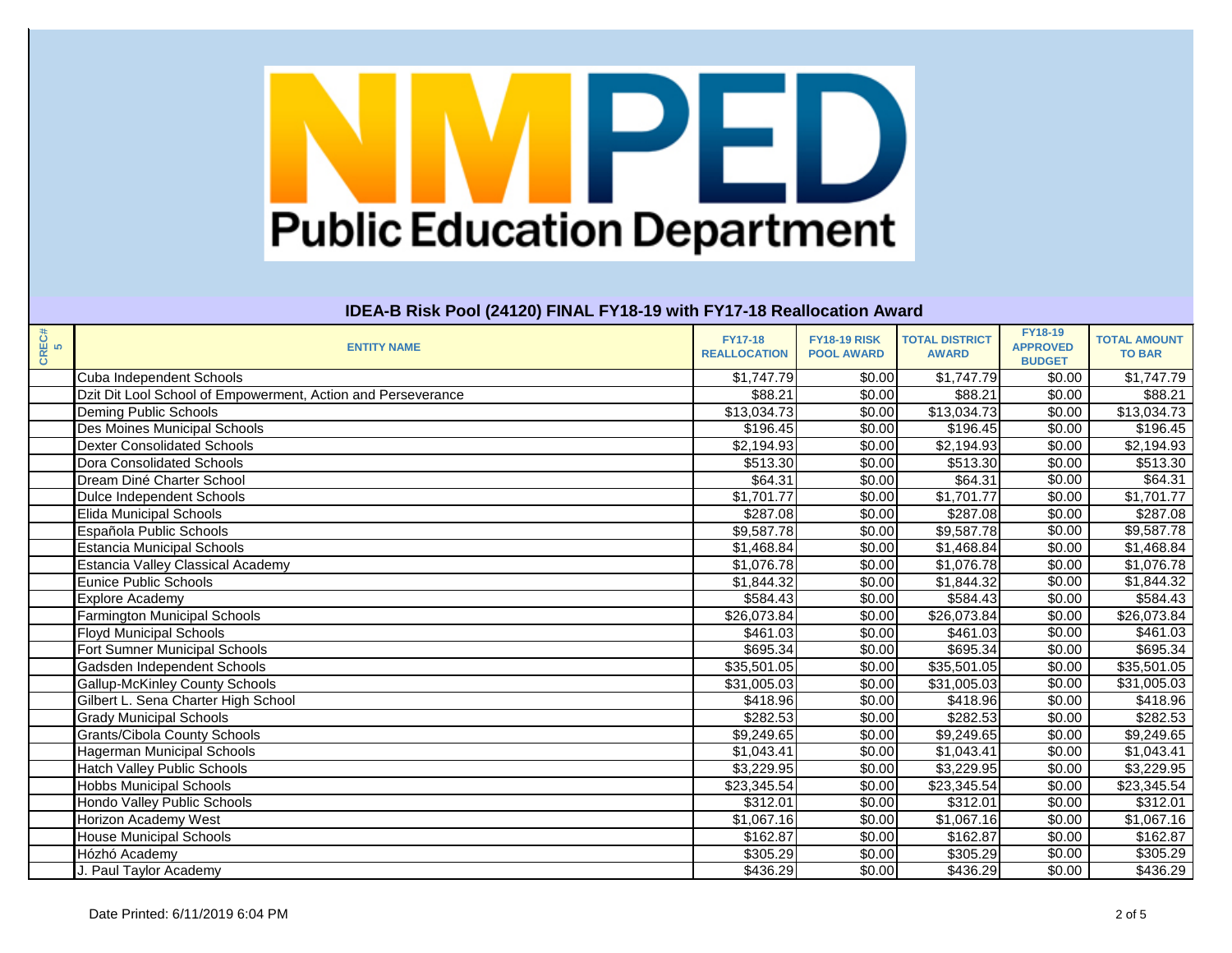| CREC#<br>5 | <b>ENTITY NAME</b>                                   | <b>FY17-18</b><br><b>REALLOCATION</b> | <b>FY18-19 RISK</b><br><b>POOL AWARD</b> | <b>TOTAL DISTRICT</b><br><b>AWARD</b> | <b>FY18-19</b><br><b>APPROVED</b><br><b>BUDGET</b> | <b>TOTAL AMOUNT</b><br><b>TO BAR</b> |
|------------|------------------------------------------------------|---------------------------------------|------------------------------------------|---------------------------------------|----------------------------------------------------|--------------------------------------|
|            | <b>Jal Public Schools</b>                            | \$1,042.59                            | \$0.00                                   | \$1,042.59                            | \$0.00                                             | \$1,042.59                           |
|            | Jemez Mountain Public Schools                        | \$598.36                              | \$0.00                                   | \$598.36                              | \$0.00                                             | \$598.36                             |
|            | Jemez Valley Public Schools                          | \$963.16                              | \$0.00                                   | \$963.16                              | \$0.00                                             | \$963.16                             |
| $\star$    | Juvenile Justice Services - CYFD                     | \$230.20                              | \$0.00                                   | \$230.20                              | \$0.00                                             | \$230.20                             |
|            | La Academia Dolores Huerta                           | \$414.81                              | \$0.00                                   | \$414.81                              | \$0.00                                             | \$414.81                             |
|            | La Promesa Early Learning Center                     | \$864.96                              | \$0.00                                   | \$864.96                              | \$0.00                                             | \$864.96                             |
|            | La Tierra Montessori School of the Arts and Sciences | \$253.92                              | \$0.00                                   | \$253.92                              | \$0.00                                             | \$253.92                             |
|            | Lake Arthur Municipal Schools                        | \$234.76                              | \$0.00                                   | \$234.76                              | \$0.00                                             | \$234.76                             |
|            | Las Cruces Public Schools                            | \$58,291.08                           | \$0.00                                   | \$58,291.08                           | \$0.00                                             | \$58,291.08                          |
|            | Las Montañas Charter School                          | \$393.33                              | \$0.00                                   | \$393.33                              | \$0.00                                             | \$393.33                             |
|            | Las Vegas City Public Schools                        | \$3,724.91                            | \$0.00                                   | \$3,724.91                            | \$0.00                                             | $\overline{\$3,724.91}$              |
|            | Logan Municipal Schools                              | \$598.17                              | \$0.00                                   | \$598.17                              | \$0.00                                             | \$598.17                             |
|            | Lordsburg Municipal Schools                          | \$1,247.08                            | \$0.00                                   | \$1,247.08                            | \$0.00                                             | \$1,247.08                           |
|            | Los Alamos Public Schools                            | \$7,593.37                            | \$0.00                                   | \$7,593.37                            | \$0.00                                             | \$7,593.37                           |
|            | Los Lunas Public Schools                             | \$19,344.57                           | \$0.00                                   | \$19,344.57                           | \$0.00                                             | \$19,344.57                          |
|            | Loving Municipal Schools                             | \$1,199.12                            | \$0.00                                   | \$1,199.12                            | \$0.00                                             | \$1,199.12                           |
|            | Lovington Municipal Schools                          | \$8,356.79                            | \$0.00                                   | \$8,356.79                            | \$0.00                                             | \$8,356.79                           |
|            | Magdalena Municipal Schools                          | \$881.01                              | \$0.00                                   | \$881.01                              | \$0.00                                             | \$881.01                             |
|            | MASTERS Program (The)                                | \$446.76                              | \$0.00                                   | \$446.76                              | \$0.00                                             | \$446.76                             |
|            | <b>Maxwell Municipal Schools</b>                     | \$258.64                              | \$89,381.08                              | \$89,639.72                           | \$89,381.00                                        | \$258.72                             |
|            | <b>McCurdy Charter School</b>                        | \$1,323.36                            | \$0.00                                   | \$1,323.36                            | \$0.00                                             | \$1,323.36                           |
|            | Media Arts Collaborative Charter School              | \$569.43                              | \$0.00                                   | \$569.43                              | \$0.00                                             | \$569.43                             |
|            | <b>Melrose Municipal Schools</b>                     | \$518.73                              | \$0.00                                   | \$518.73                              | \$0.00                                             | \$518.73                             |
|            | Mesa Vista Consolidated Schools                      | \$611.22                              | \$0.00                                   | \$611.22                              | \$0.00                                             | $\sqrt{$611.22}$                     |
|            | Mission Achievement and Success Charter School       | \$2,262.17                            | \$0.00                                   | \$2,262.17                            | \$0.00                                             | \$2,262.17                           |
|            | Monte del Sol Charter School                         | \$735.72                              | \$0.00                                   | $\overline{$}735.72$                  | \$0.00                                             | \$735.72                             |
|            | Montessori Elementary School (The)                   | \$892.86                              | \$0.00                                   | \$892.86                              | \$0.00                                             | \$892.86                             |
|            | Mora Independent Schools                             | \$1,016.12                            | \$0.00                                   | \$1,016.12                            | \$0.00                                             | \$1,016.12                           |
|            | Moriarty-Edgewood School District                    | \$5,765.20                            | \$0.00                                   | \$5,765.20                            | \$0.00                                             | \$5,765.20                           |
|            | <b>Mosquero Municipal Schools</b>                    | \$79.27                               | \$0.00                                   | \$79.27                               | \$0.00                                             | \$79.27                              |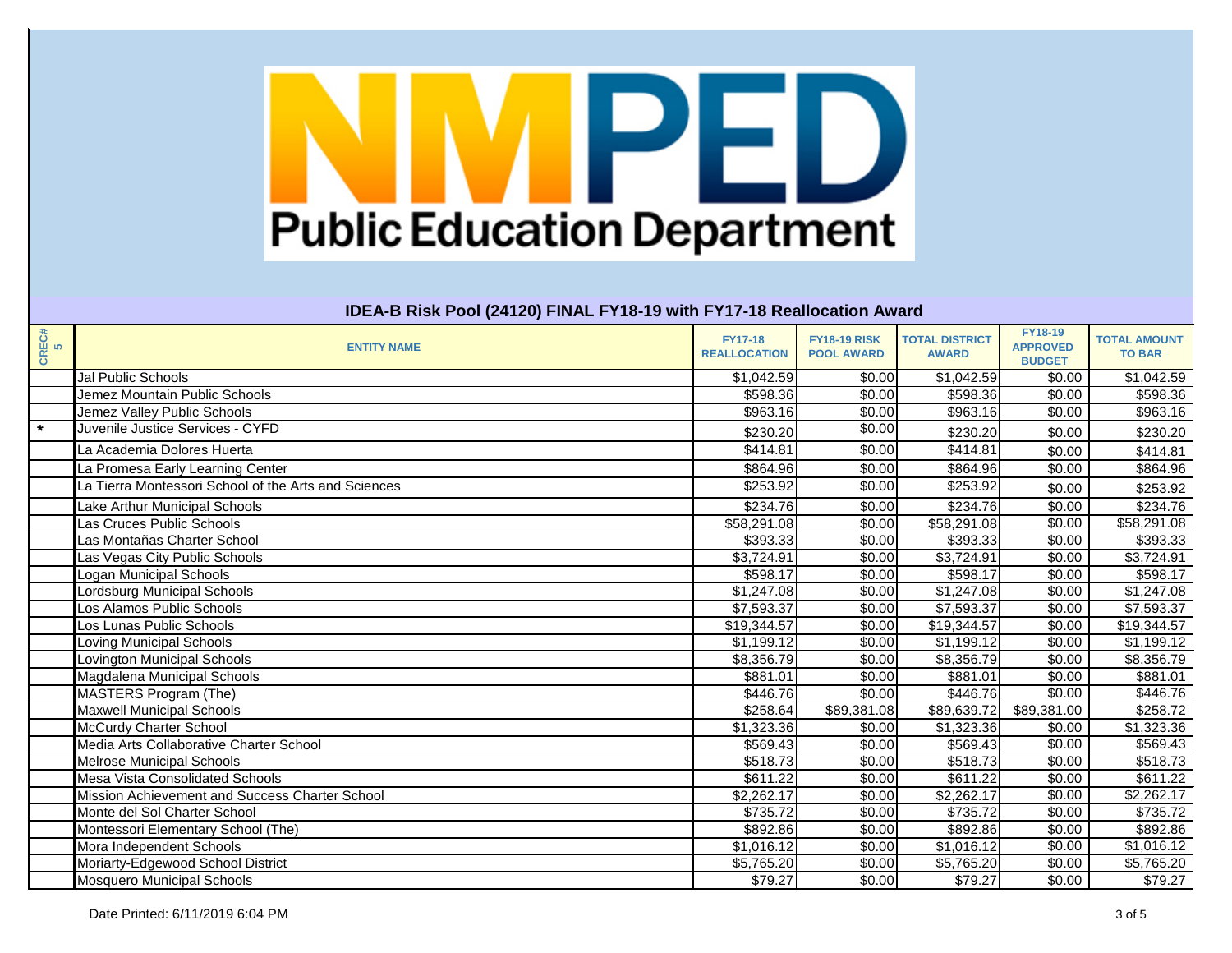| CREC#<br>5 | <b>ENTITY NAME</b>                            | <b>FY17-18</b><br><b>REALLOCATION</b> | <b>FY18-19 RISK</b><br><b>POOL AWARD</b> | <b>TOTAL DISTRICT</b><br><b>AWARD</b> | <b>FY18-19</b><br><b>APPROVED</b><br><b>BUDGET</b> | <b>TOTAL AMOUNT</b><br><b>TO BAR</b> |
|------------|-----------------------------------------------|---------------------------------------|------------------------------------------|---------------------------------------|----------------------------------------------------|--------------------------------------|
|            | Mountainair Public Schools                    | \$562.47                              | \$0.00                                   | \$562.47                              | \$0.00                                             | \$562.47                             |
|            | <b>New America School</b>                     | \$708.44                              | \$0.00                                   | \$708.44                              | \$0.00                                             | \$708.44                             |
|            | New America School of Las Cruces              | \$457.85                              | \$0.00                                   | \$457.85                              | \$0.00                                             | \$457.85                             |
|            | New Mexico Connections Academy                | \$3,795.95                            | \$0.00                                   | \$3,795.95                            | \$0.00                                             | \$3,795.95                           |
|            | New Mexico School for the Arts                | \$465.39                              | \$26,687.37                              | \$27,152.76                           | \$26,687.00                                        | \$465.76                             |
| $\star$    | NM Department of Corrections                  | \$8.08                                | \$0.00                                   | \$8.08                                | \$0.00                                             | \$8.08                               |
|            | NM School for the Blind and Visually Impaired | \$62.60                               | \$0.00                                   | \$62.60                               | \$0.00                                             | \$62.60                              |
|            | NM School for the Deaf                        | \$248.37                              | \$0.00                                   | \$248.37                              | \$0.00                                             | $\sqrt{$248.37}$                     |
|            | North Valley Academy                          | \$1,129.93                            | \$0.00                                   | \$1,129.93                            | \$0.00                                             | \$1,129.93                           |
|            | Pecos Independent School District             | \$1,431.86                            | \$90,551.41                              | \$91,983.27                           | $\overline{$90,551.00}$                            | $\overline{$1,432.27}$               |
|            | Peñasco Independent Schools                   | \$858.58                              | \$0.00                                   | \$858.58                              | \$0.00                                             | \$858.58                             |
|            | Pojoaque Valley Public Schools                | \$4,509.16                            | \$0.00                                   | \$4,509.16                            | \$0.00                                             | $\overline{84,509.16}$               |
|            | <b>Portales Municipal Schools</b>             | \$6,517.97                            | \$0.00                                   | \$6,517.97                            | \$0.00                                             | \$6,517.97                           |
|            | Quemado Independent Schools                   | \$422.51                              | \$0.00                                   | \$422.51                              | \$0.00                                             | \$422.51                             |
|            | Questa Independent Schools                    | \$890.04                              | \$0.00                                   | \$890.04                              | \$0.00                                             | \$890.04                             |
|            | <b>Raton Public Schools</b>                   | \$2,224.67                            | \$0.00                                   | \$2,224.67                            | \$0.00                                             | $\sqrt{$2,224.67}$                   |
|            | Red River Valley Charter School               | \$209.42                              | \$0.00                                   | \$209.42                              | \$0.00                                             | \$209.42                             |
|            | <b>Reserve Independent Schools</b>            | \$316.34                              | \$0.00                                   | \$316.34                              | \$0.00                                             | $\overline{$}316.34$                 |
|            | Rio Rancho Public Schools                     | \$38,077.55                           | \$0.00                                   | \$38,077.55                           | \$0.00                                             | \$38,077.55                          |
|            | Roots and Wings Community School              | \$129.92                              | \$0.00                                   | \$129.92                              | \$0.00                                             | \$129.92                             |
|            | <b>Roswell Independent Schools</b>            | \$24,911.81                           | \$0.00                                   | $\overline{$24,911.81}$               | \$0.00                                             | \$24,911.81                          |
|            | <b>Roy Municipal Schools</b>                  | \$116.95                              | \$0.00                                   | \$116.95                              | \$0.00                                             | \$116.95                             |
|            | <b>Ruidoso Municipal Schools</b>              | \$4,688.49                            | \$0.00                                   | \$4,688.49                            | \$0.00                                             | \$4,688.49                           |
|            | San Jon Municipal Schools                     | \$331.11                              | \$0.00                                   | \$331.11                              | \$0.00                                             | \$331.11                             |
|            | Sandoval Academy of Bilingual Education       | \$226.01                              | \$0.00                                   | \$226.01                              | \$0.00                                             | \$226.01                             |
|            | Santa Fe Public Schools                       | \$30,248.40                           | \$0.00                                   | \$30,248.40                           | \$0.00                                             | \$30,248.40                          |
|            | Santa Rosa Consolidated Schools               | \$1,550.36                            | \$0.00                                   | \$1,550.36                            | \$0.00                                             | \$1,550.36                           |
|            | School of Dreams Academy                      | \$1,118.01                            | \$0.00                                   | \$1,118.01                            | \$0.00                                             | \$1,118.01                           |
| $\star$    | Sequoyah Adolescent Treatment Center          | \$50.48                               | \$0.00                                   | \$50.48                               | \$0.00                                             | \$50.48                              |
|            | <b>Silver Consolidated School District</b>    | \$6,378.21                            | \$0.00                                   | \$6,378.21                            | \$0.00                                             | \$6,378.21                           |